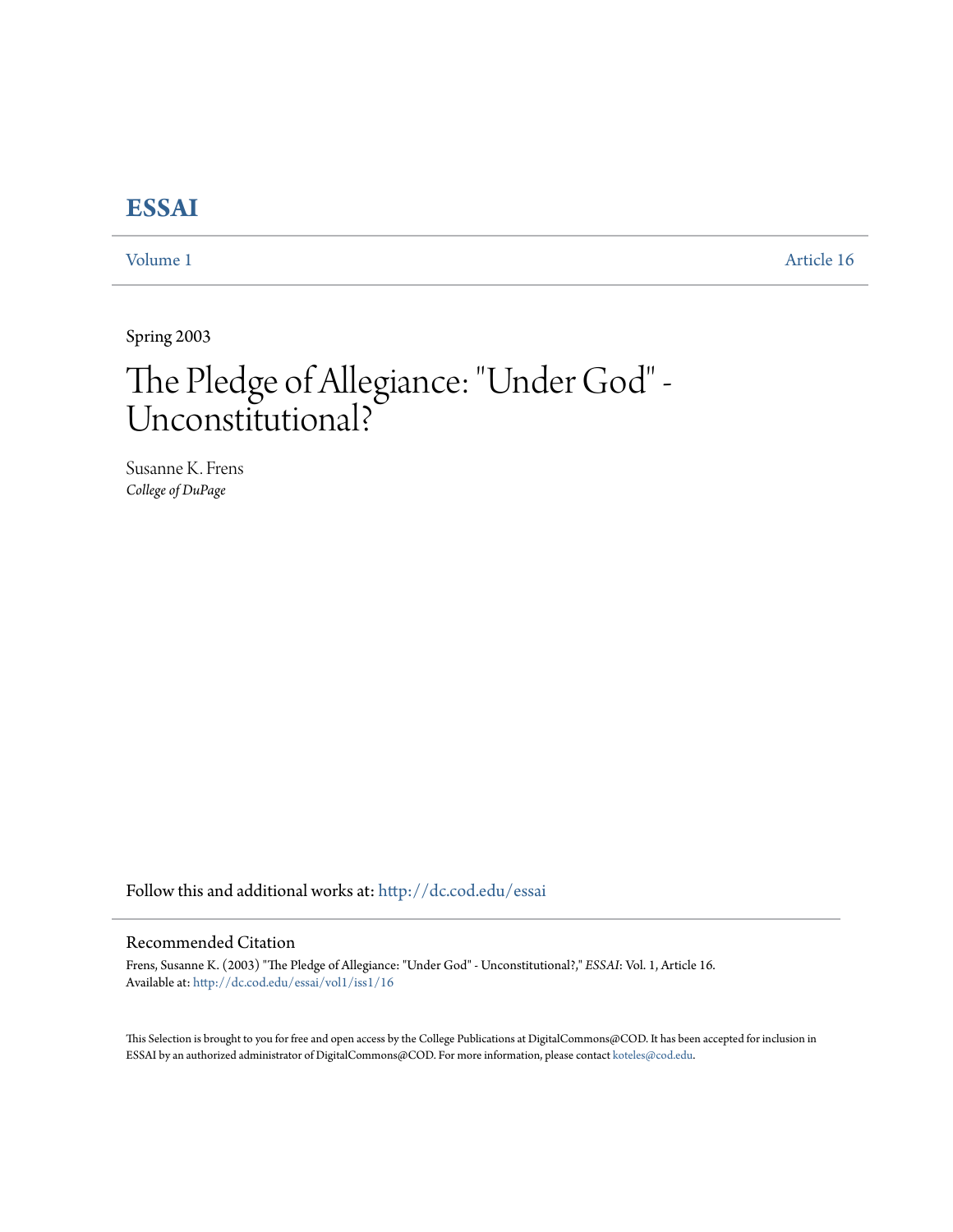The Pledge of Allegiance: "Under God" – Unconstitutional?

#### by Susanne K. Frens

#### (Criminal Justice 151)

#### The Assignment: Student is to write a research paper on a Constitutional issue.

# I. The Case

Michael Newdow is an atheist whose daughter attends public elementary school in Elk Grove, California. He has brought a suit against the State of California; two local school districts; the US Congress and the President of the United States, claiming injury to his daughter when the teachers in her public school led the recitation of the Pledge of Allegiance<sup>1</sup>. He claims the words "under God" in the Pledge are an endorsement of religion and therefore a violation of the Establishment Clause<sup>2</sup> of the First Amendment Freedom of Religion.

#### II. History of The Pledge of Allegiance

The original Pledge of Allegiance was written in 1892 by Francis Bellamy. Bellamy was a Baptist minister in Boston and was prominent in the Christian Socialist movement of the time. Bellamy was also an official in the National Education Association and the teachers' union. He created the Pledge as part of a school flag-raising ceremony to mark the  $400<sup>th</sup>$  anniversary of Columbus' arrival in America.

The original words of the Pledge were: "I pledge allegiance to my Flag and to the Republic for which it stands one Nation indivisible, with Liberty and Justice for all."

In 1923 "The flag of the United States" replaced the words "my Flag". It was felt that some foreign-born people might have in mind the flag of their birth country instead of the United States flag. IN 1924 the words "of America" were added following "United States."

In 1954, at the height of the Cold War, a campaign was initiated by the Knights of Columbus, a Catholic men's service organization and other religious leaders who felt that the pledge needed to be distinguished from similar addressed being used by other countries that were regarded as godless communists. Congress agreed to add the words "under God" to the Pledge. The legislative history of the 1954 Act states:

"At this moment of our history the principles underlying our American Government and the American way of life are under attack by a system whose philosophy is at direct odds with our own. Our American Government is founded on the concept of the individuality and the dignity of the human being. Underlying this concept is the belief that the human person is important because he was created by God and endowed by Him with certain inalienable rights which no civil authority may usurp. The inclusion of God in our pledge therefore would further acknowledge the dependence of our people and our Government upon the moral directions of the Creator. At the same time it would serve to deny the atheistic and materialistic concepts of communism with its attendant subservience of the individual."

1 *Newdow v. United States Congress*, 292 F.3d 597 (9<sup>th</sup> Cir. 2002)

2 U.S. Const. amend. I. ("Congress shall make no law respecting an *establishment of religion*, or prohibiting the free exercise thereof…") (emphasis added)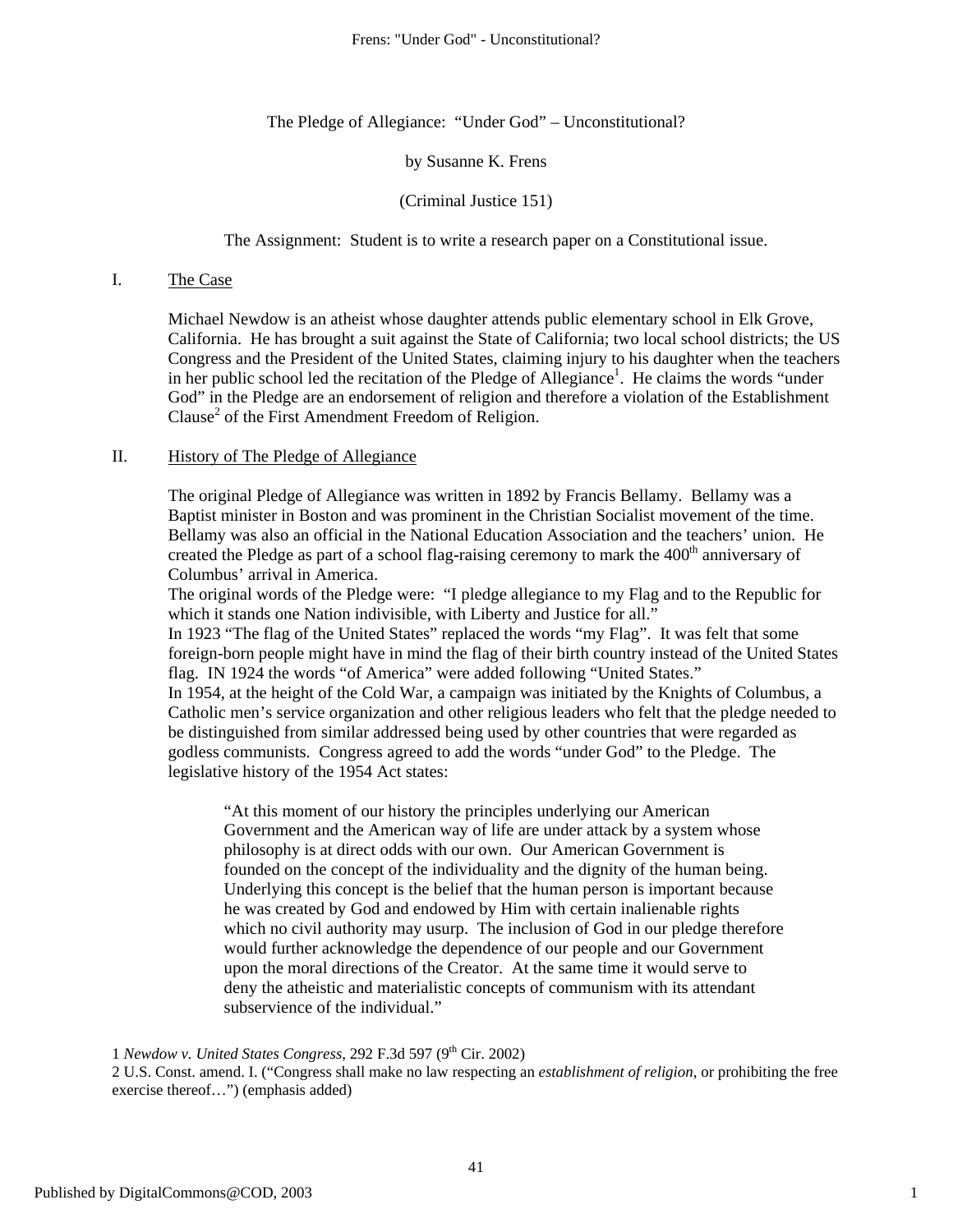When President Dwight D. Eisenhower signed the act adding "under God", he said, "From this day forward, the millions of our school children will daily proclaim in every city and town, every village and rural schoolhouse, the dedication of our Nation and our people to the Almighty."

#### III. The Issues

Newdow is not claiming that is daughter is required to recite the Pledge. In 1943, in *West Virginia State Board of Education* v. Barnette, the Supreme Court ruled that compelling students to recite the Pledge of Allegiance violated the First Amendment<sup>3</sup>.

In 1942, the Board of Education had adopted a resolution ordering the salute to the flag to become 'a regular part of the program of activities in the public schools' and refusal to salute the Flag would be regarded as an act of insubordination. A group of Jehovah's Witness brought a suit against the Board of Education stating their religion beliefs held that the flag was an 'image' and the Bible forbade them to 'worship' any graven images. The Court rules that no citizen can be forced to confess their loyalty or love of country.

Newdow is claiming that his daughter is injured when she is compelled to watch and listen while her classmates and teacher recite a "ritual proclaiming that there is a God."<sup>4</sup> Newdow is a physician who holds a law degree and represents himself, saying he is trying to restore the pledge to its pre-1954 version, claiming that no one should be forced to worship a religion in which they don't believe.

#### IV. The Court's Jurisdiction

The original suit was filed in the Eastern District Court of California. A federal judge in the District Court dismissed the suit. An appeal was filed in the Ninth Circuit Court of Appeals in March, 2002.

The appellate court dismissed the President of the United States as an inappropriate defendant. Due to the separation of powers, the President has no authority to amend a statute or declare a law unconstitutional; these functions are reserved to Congress and the federal judiciary. In addition, the federal court lacks jurisdiction to issue orders directing Congress to enact or amend legislation. However, the court felt that Newdow's suit brought up the issue of the constitutionality of the 1954 Act amending the words of the Pledge and that issue was to be addressed by this court.

# V. The Merits of the Case

In determining the constitutionality of this case, the court turned to a series of three interrelated tests used by the Supreme Court over the last three decades:

- A. The "endorsement" test
- B. The "coercion" test

3 *West Virgina State Board of Education v. Barnette*, 319 U.S. 624, 642 (1943) ("[T]he action of the local authorities in compelling the flag salute and pledge transcends constitutional limitations on their power and invades the sphere of intellect and spirit which it is the purpose of the First Amendment to our Constitution to reserve from all official control.")

4 *Newdow v. United States Congress*, supra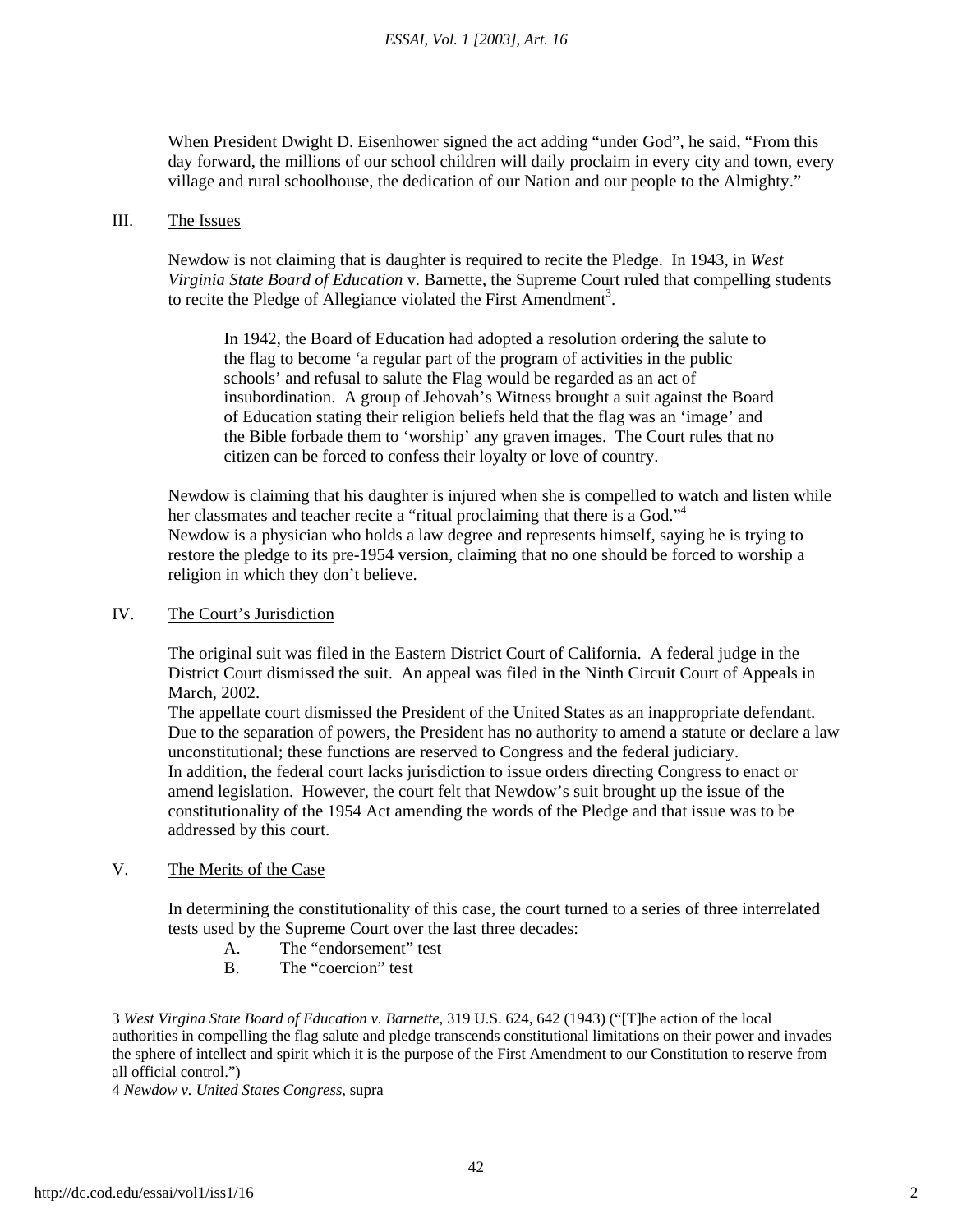C. The *Lemon* test The "endorsement" test was adopted by a majority in Allegheny County v.  $ACLU$ :<sup>5</sup>

"[T]he prohibition against government endorsement of religion "preclude[s] government from conveying or attempting to convey a message that religion or a particular religious belief is favored or preferred."

The court's standing on the "endorsement" test was that "the text of the official Pledge, codified in federal law, impermissibly takes a position with respect to the purely religious question of the existence and identify of God."<sup>6</sup> Using the "endorsement" test, the Pledge is an unacceptable government endorsement of religion because it sends a message to unbelievers that they are outsiders, not full members of the political community, and an accompanying message to adherents that they are insiders, favored members of the political community. In Lee v. Weisman<sup>7</sup>, the Court formulated the "coercion" test.

The Constitution guarantees that government may not coerce anyone to support or participate in religion or its exercise, or otherwise to act in a way which establishes a state religion or religious faith.

The court held that the school district policy<sup>8</sup> requiring teachers to begin each school day by leading their students in a recitation of the Pledge of Allegiance, and the Barnette<sup>9</sup> act which held that children were not required to participate in the recitation of the Pledge both failed the "coercion" test.

The coercive effect of this policy is particularly pronounced in the school setting given the age and impressionability of school children, and their understanding that they are required to adhere to the norms set by their school, their teacher and their fellow students. The *Barnette* act placed students in the difficult position of choosing between participating in an exercise with religious content or protesting.

The *Lemon* test was originally set forth in *Lemon* v. *Kurtzman<sup>10</sup>* and modified by the Supreme Court in *Agostini* v. *Felton*<sup>11</sup>. The Lemon test provides: The government action must have a secular purpose and effect in order to be consistent with the Establishment Clause.

As defined in the legislative history of the 1954 Act, the words "under God" were indented to recognize a Supreme Being at a time when the government was publicly differentiating our nation against atheistic communism. The purpose of the 1954 Act was to take a position on the question of theism, namely to support the existence and moral

5 *Allegheny County v. Greater Pittsburgh ACLU*, 492 U.S. 573 (1989)

6 *Newdow v. United States Congress*, supra

7 *Lee v. Weisman*, 505 U.S. 577, 580 (1992)

8 Cal. Educ. Code § 52720. This section provides that "at the beginning of the first regularly scheduled class or activity period… there shall be conducted appropriate patriotic exercises. The giving of the Pledge of Allegiance to the Flag of the United States of America shall satisfy the requirements of this section."

9 *West Virginia State Board of Education v*. Barnette, supra

10 *Lemon v. Kurtzman*, 403 U.S. 602, 612-613 (1971) 11 *Agostini v. Felton*, 521 U.S. 203 (1997)

Published by DigitalCommons@COD, 2003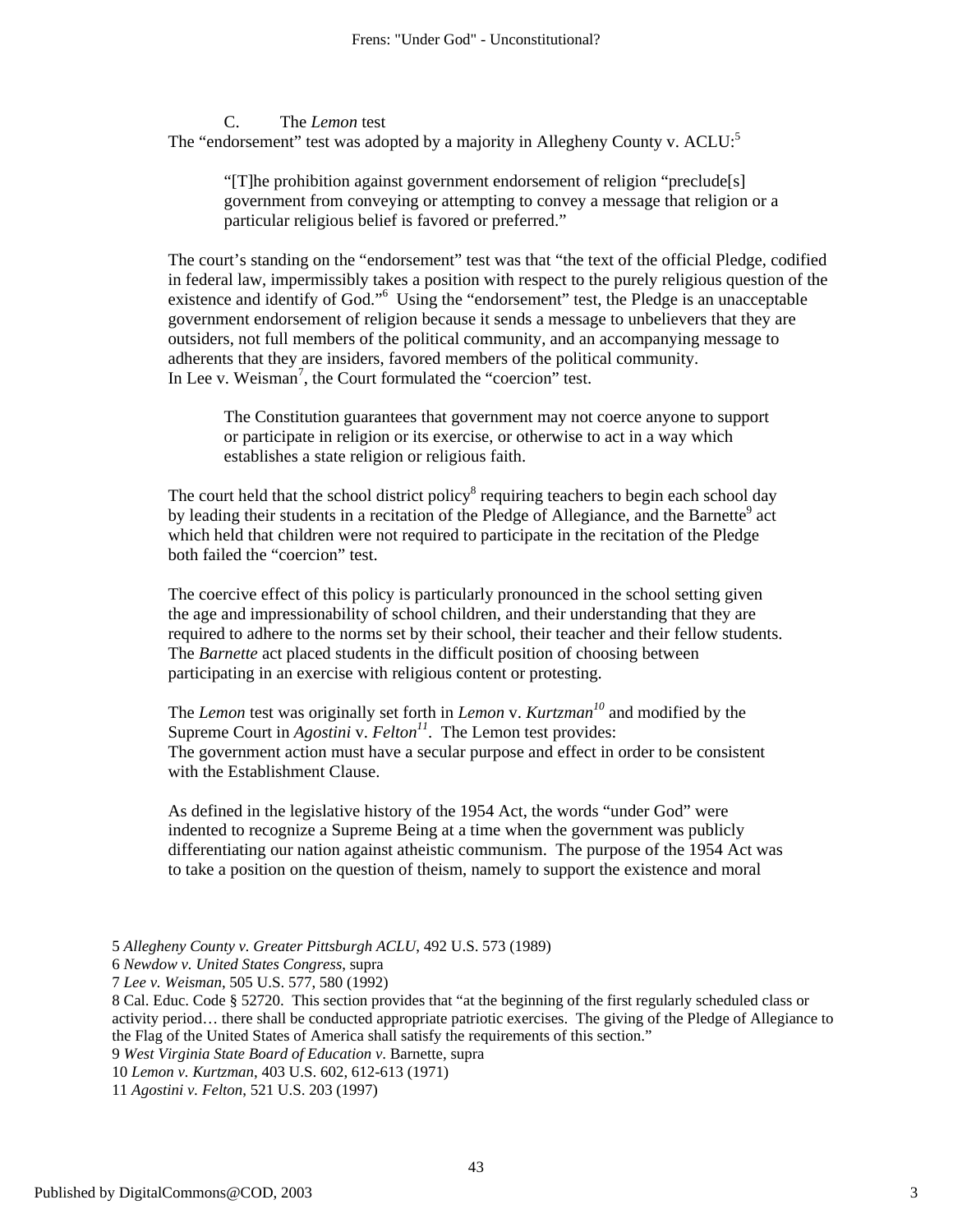authority of God, while "deny[ing]...atheistic and materialistic concepts."<sup>12</sup> Such a purpose contradicts the Establishment Clause of the Constitution, which prohibits the government's endorsement not only of one particular religion at the expense of other religions, but also of region at the expense of atheism.

#### VI. The Court's Decision

The court held that both the Elk Grove school district's policy of teacher-led recitation of the Pledge and the 1954 Act adding the words "under God" to the Pledge of Allegiance failed the *Lemon* test as well as the "endorsement" and "coercion" tests, thereby violating the Establishment Clause found in the First Amendment to the United States Constitution.

The case was decided by a three-judge panel rather than the full court of 11 judges. Two judges concurred: Circuit Judge Alfred T. Goodwin, appointed by President Nixon and Circuit Judge Stephen Reinhardt, appointed by President Carter. One judge dissented: Circuit Judge Ferdinand F. Fernandez, appointed by the first President Bush. Judge Fernandez dissented on the merits by denying that the words "under God" implied religious endorsement by the government. He stated that the Supreme Court had specifically approved Congress's addition of these words to the Pledge because the words have "no tendency to establish a religion in this country or to suppress anyone's exercise, or non-exercise, of religion..."<sup>13</sup>

"My reading of the stelliscript [majority ruling] suggests that upon Newdow's theory of our Constitution, accepted by my colleagues today, we will soon find ourselves prohibited from using our album of patriotic songs in many public settings. 'God Bless America' and 'America The Beautiful' will be gone for sure, and while use of the first three stanzas of "The Star-Spangled Banner' will still be permissible, we will be precluded from staying into the fourth. And currency beware!"<sup>14</sup>

# VII. Arguments

After the court ruling, the States Attorney submitted a petition to the court for rehearing and rehearing en banc [full court]. In this petition, it was noted that the Ninth Circuit Court's ruling conflicted with the Supreme Court's precedent held in several cases:

- ◊ *County of Allegheny v. ACLU15*
- ◊ *Lynch v. Donnelly16*
- ◊ *Aronow v. United States17*

In Lynch, the Supreme Court held that a city did not violate the Establishment Clause by including a nativity scene as part of its Christmas display. In upholding the Christmas display, the Court explained that ceremonial acknowledgments of our nation's religious heritage, including the reference to God in the Pledge of Allegiance, do not establish a religion or religious faith.

12 H.R. Rep. No. 83-1693, at 1-2 (1954), reprinted in 1954 U.S.C.C.A.N. 2339, 2340. *Newdow v. United States Congress*, supra 14 *Id. Allegheny County v. Greater Pittsburgh* ACCLU, supra *Lynch v. Donnelly*, 465 U.S. 668 (2984) *Aronow v. United States*, 432 F.2d 242, 243-244 (9<sup>th</sup> Cir. 1970)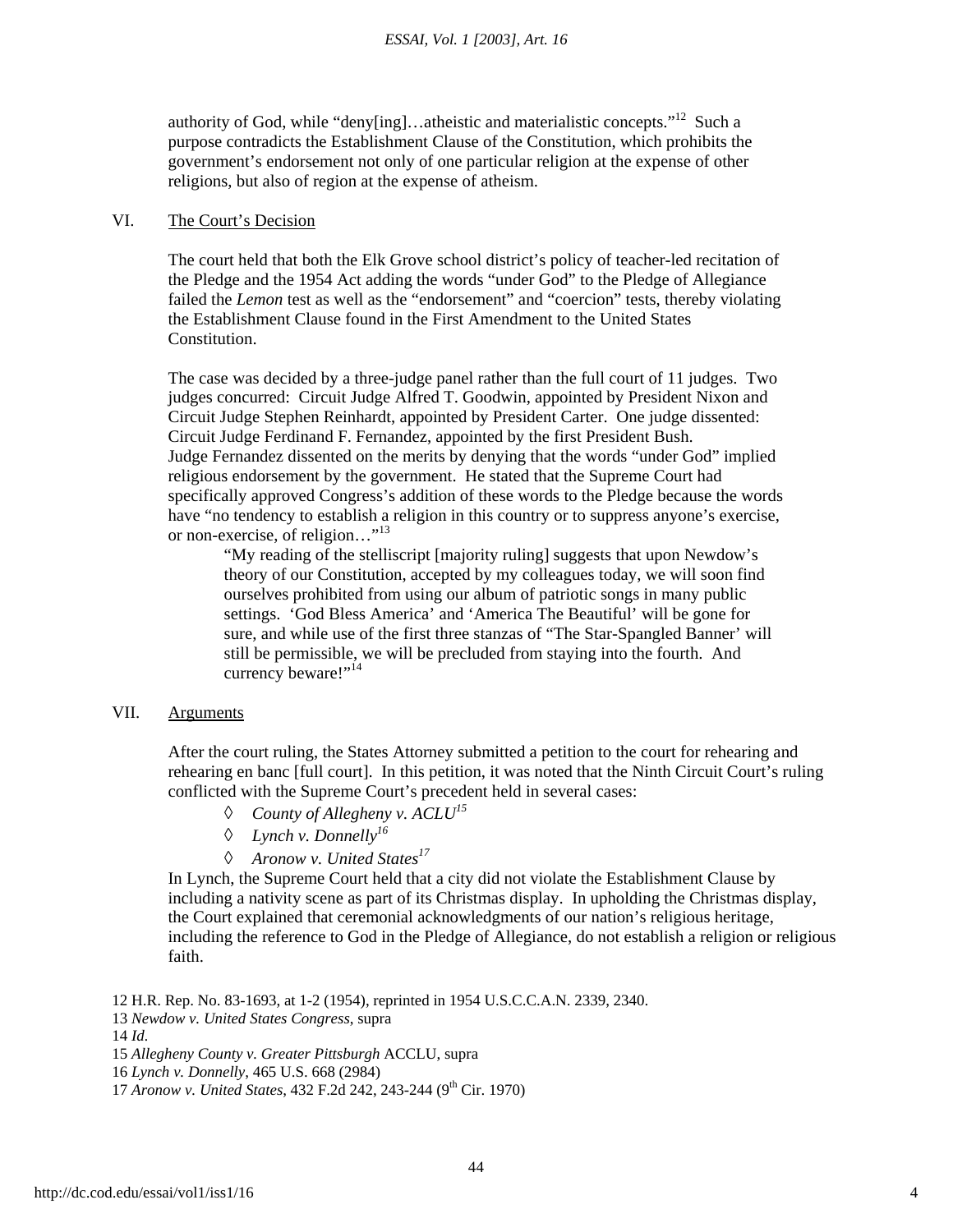There are many ceremonial references to God by our Founding Fathers and contemporary leaders:

- ◊ The day after the First Amendment was proposed, Congress urged President Washington to proclaim a day of public thanksgiving and prayer, to be observed by acknowledging with grateful hearts, the many favors of Almighty God.
- $\Diamond$  The Declaration of Independence contains multiple references to God, including the following: "We hold these truths to be self-evident, that all men are created equal, that they are endowed by their Creator with certain unalienable Rights, and that among these are Life, Liberty, and the pursuit of Happiness"
- $\Diamond$  The Supreme Court begins its public sessions with "God save the United States and this Honorable Court."

◊

In light of these references to God in our founding documents and contemporary roles, *Lynch* concluded that ceremonial acknowledgments of our nation's religious heritage do not violate the Establishment Clause

In *County of Allegheny*, the court struck down a Christmas display at a county courthouse because it included a patently Christian message: "Glory to God for the birth of Jesus Christ."

In arriving at their decision, the court reaffirmed *Lynch's* approval of the reference to God in the Pledge, noting that all the Justices in *Lynch* viewed the Pledge as consistent with the proposition that government may not communicate an endorsement of religious belief. The court recognized an obvious distinction between the Christmas display message and the references to God in the motto and the pledge.

The ruling also conflicts with *Aronow v. United States* where the Court upheld the references to God in the National Motto and on our coins and paper currency. Their decision was based primarily on the same reasons *Lynch* and *County of Allegheny* approved the Pledge.

The court explained that use of the term "God" in these contexts "is of a patriotic or ceremonial character and bears no resemblance to a government sponsorship of a religious exercise."<sup>18</sup>

# VIII. Newdow's Standing to Bring the Lawsuit

Shortly after the Court issued their opinion, Sandra Banning, the Mother of Michael Newdow's daughter filed a motion for leave to intervene, <sup>19</sup> challenging Newdow's standing. Banning held a custody order, awarding Banning sole legal custody of the child.

Ironically, Banning Stated that her daughter "attends Sunday school" and "is being raised in a Christian home". Banning wanted to set the record straight, she felt Michael Newdow was implying that her daughter was an atheist.

<sup>18</sup> *Aronow v. United States*, supra

<sup>19</sup> Black's Law Dictionary, Intervention: The entry into a lawsuit by a third party who, despite not being named a party to the action, has a personal stake in the outcome. The intervenor sometimes joins the plaintiff in claiming what is sought, sometimes joins the defendant in resisting what is sought, and sometimes takes a position adverse to both the plaintiff and the defendant. Refers also to the legal procedure by which such a third party is allowed to become a party to the litigation.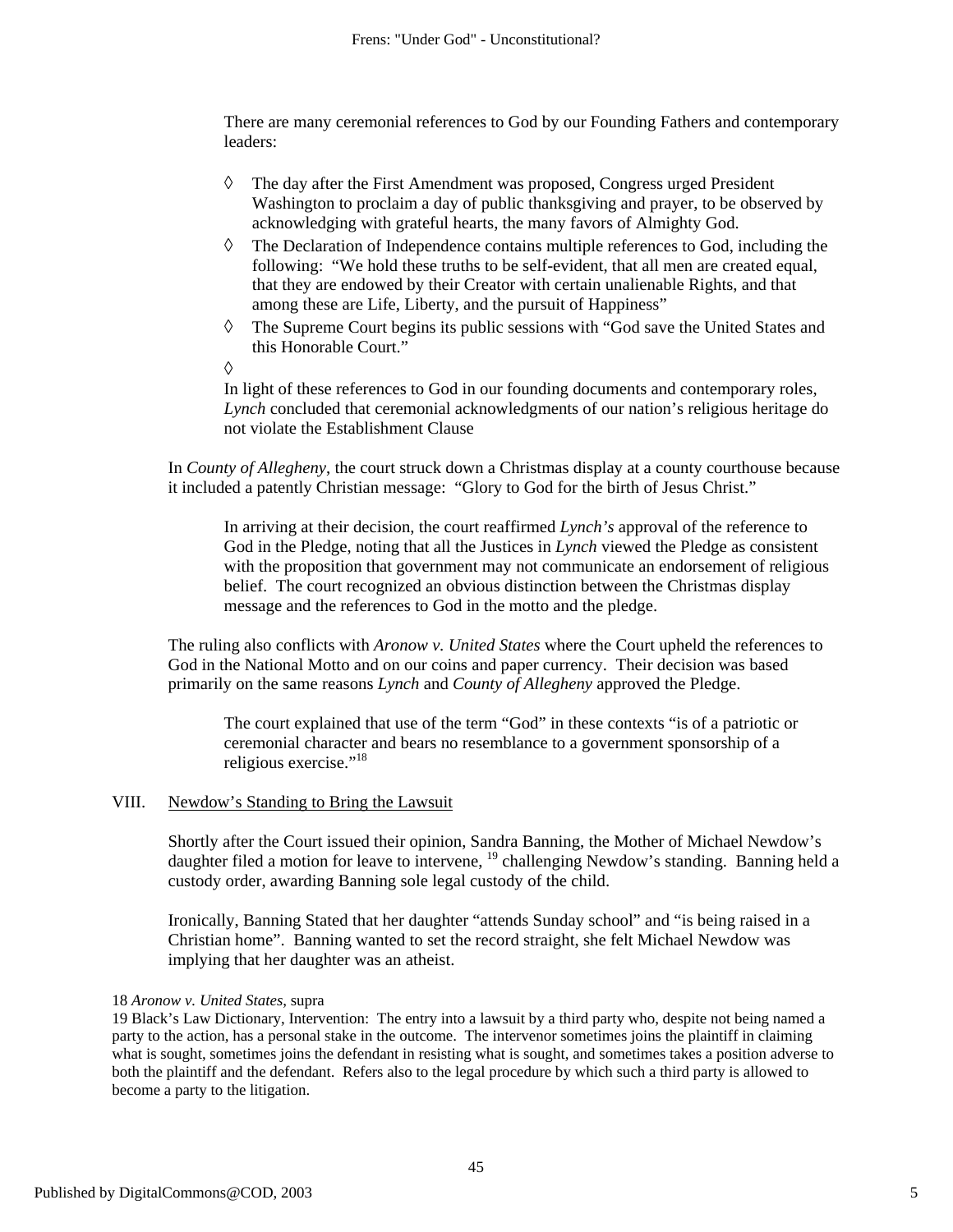Her daughter, being aware of the father's actions and said "That's OK, Mom, because even if they do change the Pledge of Allegiance, I'll still say 'under God' and no one will know what I'm breaking the law."

The court, after considering the question of Newdow's standing in light of the custody order, affirmed their holding that he has standing as a parent to continue to pursue his claim in federal court. However, Newdow cannot name his daughter as a party to a lawsuit against Banning's wishes.

#### X. Popular Media Opinions

The Ninth Circuit is the nation's most overturned appellate court in the country. This is partly because it is the largest, but also because it tends to make liberal, activist opinions. The cases it hears range on issues from environmental laws to property rights to civil rights and tend to challenge the status quo.

California Gov. Gray Davis said his state was "going to take decisive action to overturn this decision." He said the state was in touch with the Justice Department and local school boards named in the suit. "This decision was wrongheaded and it should not be allowed to stand."

White House press secretary Ari Fleischer said "The Supreme Court itself begins each of its sessions with the phrase 'God save the United States and this honorable court." Fleischer said "The Declaration of Independence refers to God or to the creator four different times. Congress begins each session of the Congress each day with a prayer, and of course our currency says, 'In God We Trust.' The view of the White House is that this was a wrong decision and the Justice Department is now evaluating how to seek redress."

President Bush sharply criticized the ruling, calling it "out of step" with American traditions and promising to appoint judges that see things his way. "We need common-sense judges who understand that our rights were derived from God. Those are the kind of jungles I intend to put on the bench<sup>"</sup>

# X. Status of the Claim

In December, 2002, the panel voted to deny the petition for rehearing and rehearing en banc. Judge Reinhardt dissented to the denial, stating the following:

"We should have reheard *Newdow* en banc, not because it was controversial, but becuas it was wrong, very wrong – because reciting the Pledge of Allegiance is simply not "a religious act" as the two-judge majority asserts, wrong as a matter of Supreme Court precedent properly understood, wrong because it set up a direct conflict with the law of another circuit, and wrong as a matter of common sense."

"My disagreement with the panel majority has nothing to do with bending to the will of an outraged populace, and everything to do with the fact that Judge Goodwin and Judge Reinhardt misinterpret the Constitution and 40 years of Supreme Court precedent. That most people understand this makes the decision no less wrong. It doesn't take an Article III judge to recognize that the voluntary recitation of the Pledge of Allegiance in public school does not violate the First Amendment."